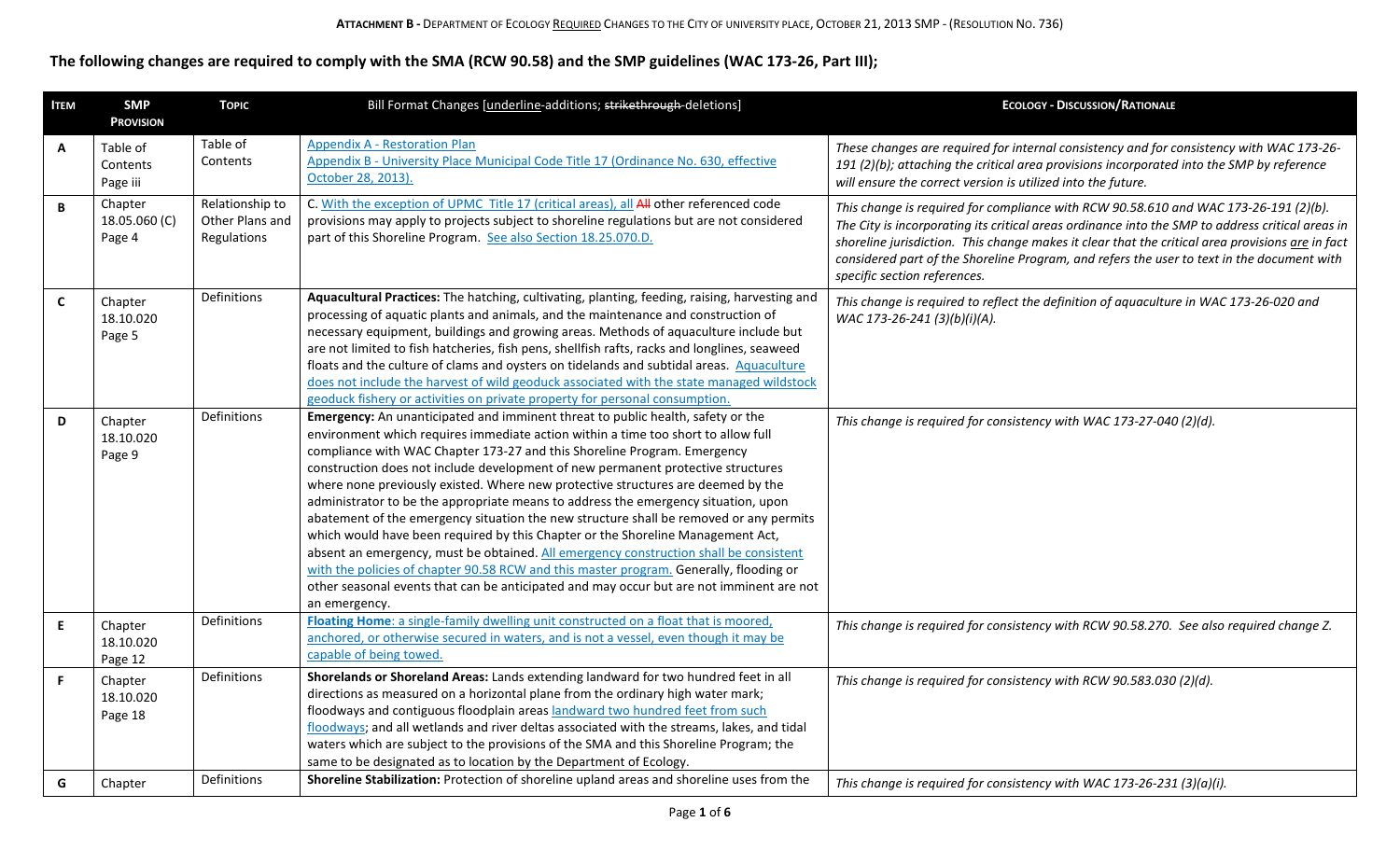| <b>ITEM</b> | <b>SMP</b><br><b>PROVISION</b>              | <b>TOPIC</b>                 | Bill Format Changes [underline-additions; strikethrough-deletions]                                                                                                                                                                                                                                                                                                                                                                                                                                                                                                                                                                                                                                                                            | <b>ECOLOGY - DISCUSSION/RATIONALE</b>                                                                                                                                                                                                                                                                                                                                                                                                                                                                                                                                                                      |
|-------------|---------------------------------------------|------------------------------|-----------------------------------------------------------------------------------------------------------------------------------------------------------------------------------------------------------------------------------------------------------------------------------------------------------------------------------------------------------------------------------------------------------------------------------------------------------------------------------------------------------------------------------------------------------------------------------------------------------------------------------------------------------------------------------------------------------------------------------------------|------------------------------------------------------------------------------------------------------------------------------------------------------------------------------------------------------------------------------------------------------------------------------------------------------------------------------------------------------------------------------------------------------------------------------------------------------------------------------------------------------------------------------------------------------------------------------------------------------------|
|             | 18.10.020<br>Page 19                        |                              | effects of shoreline wave action, flooding or erosion caused by natural processes; including<br>non-structural and structural methods. Nonstructural methods include building setbacks,<br>relocation of the structure to be protected, ground water management, planning and<br>regulatory measures to avoid the need for structural stabilization.                                                                                                                                                                                                                                                                                                                                                                                          |                                                                                                                                                                                                                                                                                                                                                                                                                                                                                                                                                                                                            |
| н           | Chapter<br>18.15.010 (D)-<br>(F)<br>Page 22 | General<br>Provisions        | D. The City shall process applications for a shoreline substantial development permit,<br>shoreline variance, or shoreline conditional use permit in accordance with UPMC 22.05.<br>However, the public comment period established in UPMC 22.05.060.D.1 shall not apply;<br>the public comment period shall be 30 days. The time requirements in WAC 173-27-090<br>shall be applied to all permits issued or development authorized under this Shoreline<br>Program.                                                                                                                                                                                                                                                                         | The first changes (to D) are required for consistency with RCW 90.58.140 (4) and WAC 173-<br>27-090.                                                                                                                                                                                                                                                                                                                                                                                                                                                                                                       |
|             |                                             |                              | E. When developing and adopting procedures for administrative interpretation of this<br>Master Program, the City shall consult with the Department of Ecology to insure that any<br>formal written interpretations are consistent with the purpose and intent of the Act and<br>the SMP Guidelines.                                                                                                                                                                                                                                                                                                                                                                                                                                           | The second change (addition of E) is required for consistency with WAC 173-26-140.                                                                                                                                                                                                                                                                                                                                                                                                                                                                                                                         |
|             |                                             |                              | F. Permit revisions are required to comply with the revision approval criteria in WAC 173-<br>27-100.                                                                                                                                                                                                                                                                                                                                                                                                                                                                                                                                                                                                                                         | The third change (addition of F) is required for consistency with WAC 173-27-100.                                                                                                                                                                                                                                                                                                                                                                                                                                                                                                                          |
|             | Chapter<br>18.15.070 (D)<br>Page 29         | Nonconforming<br>Development | D. Existing, lawfully established single family residences on Day Island, Day Island South<br>Spit and Sunset Beach located closer to the Ordinary High Water Mark than the setback<br>specified in Table 18.30.B shall be considered conforming structures for purposes of this<br>SMP. Such structures may be expanded in accordance with footnotes 30 and 31 on Table<br>18.30.B, and shall be subject to the substantial destruction provisions in UPMC<br>19.80.050.A.4 and .5.<br>Renumber following section (D) as (E).                                                                                                                                                                                                                | Table 18.30.B states that these structures will be considered conforming under the outlined<br>circumstances, however there were no provisions in the text of the SMP differentiating how<br>they would be treated from how nonconforming structures are treated. This change is<br>required in accordance with WAC 173-26-191(2)(a)(ii)(A), which states that Master<br>Program regulations shall be sufficient in scope and detail to ensure the implementation of<br>the Shoreline Management Act, statewide shoreline management policies in the SMP<br>Guidelines, and local master program policies. |
| J.          | Chapter<br>18.15.090 (A)<br>Page 29         | <b>Ecology Review</b>        | A. The Department of Ecology shall be notified of any substantial development,<br>conditional use or variance permit decision made by the Examiner or Administrator,<br>whether it is an approval or denial. The notification shall occur concurrently with the<br>transmittal of the ruling to the applicant after all local administrative appeals related to<br>the permit have concluded or the opportunity to initiate such appeals has lapsed. When a<br>substantial development permit and either conditional use or variance permit are required<br>for a development, the submittal of the permits shall be made concurrently. The<br>Administrator shall file the following with the Department of Ecology and Attorney<br>General: | This change is required for consistency with RCW 90.58.140 (6).                                                                                                                                                                                                                                                                                                                                                                                                                                                                                                                                            |
| К           | Chapter<br>18.15.120 (C)<br>Page 31         | Master<br>Program<br>Review  | C. As part of any required SMP update, an evaluation report assessing the cumulative<br>effects of development on shoreline conditions and the effectiveness of this Shoreline<br>Program in achieving no net loss shall be prepared and considered in determining whether<br>policies and regulations are adequate in achieving this requirement.                                                                                                                                                                                                                                                                                                                                                                                            | This change is required in accordance with WAC 173-26-191 (2)(a)(iii)(D).                                                                                                                                                                                                                                                                                                                                                                                                                                                                                                                                  |
| <b>L</b>    | Chapter<br>18.20.010                        | Shoreline<br>Jurisdiction    | C. "Shorelines of the state" are the total of all "shorelines" and "shorelines of statewide<br>significance" within the state. Within University Place, this includes:                                                                                                                                                                                                                                                                                                                                                                                                                                                                                                                                                                        | This change is required for conformity with RCW 90.58.030 (2)(d).                                                                                                                                                                                                                                                                                                                                                                                                                                                                                                                                          |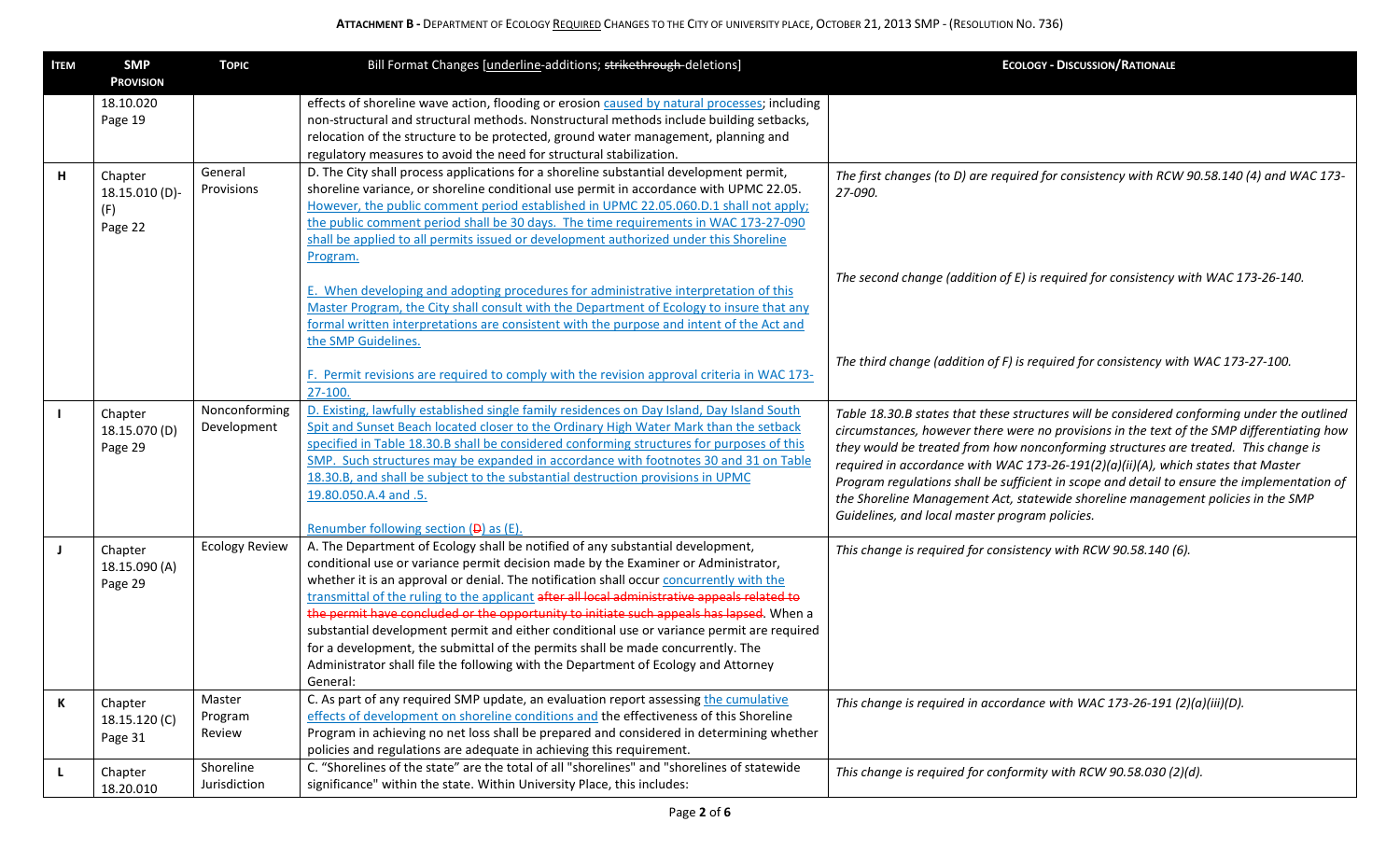| <b>ITEM</b> | <b>SMP</b><br><b>PROVISION</b>                            | <b>TOPIC</b>                                            | Bill Format Changes [underline-additions; strikethrough-deletions]                                                                                                                                                                                                                                                                                                                                                                                                                                                                                                                                                                                 | <b>ECOLOGY - DISCUSSION/RATIONALE</b>                                                                                                                                                                                                                                                                                                                                                                                                                                                                                                                    |
|-------------|-----------------------------------------------------------|---------------------------------------------------------|----------------------------------------------------------------------------------------------------------------------------------------------------------------------------------------------------------------------------------------------------------------------------------------------------------------------------------------------------------------------------------------------------------------------------------------------------------------------------------------------------------------------------------------------------------------------------------------------------------------------------------------------------|----------------------------------------------------------------------------------------------------------------------------------------------------------------------------------------------------------------------------------------------------------------------------------------------------------------------------------------------------------------------------------------------------------------------------------------------------------------------------------------------------------------------------------------------------------|
|             | (C)(1)<br>Page 32                                         |                                                         | 1. Marine Waters<br>a. Those waters of Puget Sound lying between extreme low tide and the ordinary<br>high water mark, and adjacent marine shorelands.<br>b. Chambers Bay Estuary and its associated wetlands, floodway and shorelands.                                                                                                                                                                                                                                                                                                                                                                                                            |                                                                                                                                                                                                                                                                                                                                                                                                                                                                                                                                                          |
| M           | Chapter<br>18.25.030<br>(B)(5)<br>Page 44                 | Flood Hazard<br>Reduction                               | 5. Development and shoreline modifications that would result in interference with the<br>process of channel migration and may impact property or improvements or result in a net<br>loss of ecological functions should not be allowed.                                                                                                                                                                                                                                                                                                                                                                                                            | This change is required in accordance with WAC 173-26-221 (3)(b). The SMP contains no<br>policies relating to channel migration. Preliminary areas of potential channel migration<br>areas along Chambers Creek are identified in the Shoreline Inventory and Characterization<br>(section 4.6.2). At least one policy is necessary to support related implementing<br>regulations (WAC 173-26-191 (2)(a)(i)); see also the next required change.                                                                                                        |
| N           | Chapter<br>18.25.030<br>(C)(1)<br>Page 44                 | Flood Hazard<br>Reduction                               | 1. New development or new uses in shoreline jurisdiction, including subdivision of land,<br>shall not be established when it would be reasonably foreseeable that the development or<br>use would require structural flood hazard reduction measures within the channel<br>migration zone or floodway.                                                                                                                                                                                                                                                                                                                                             | This change is required in accordance with WAC 173-26-221 (3)(c)(i).                                                                                                                                                                                                                                                                                                                                                                                                                                                                                     |
| $\mathbf O$ | Chapter<br>18.25.050<br>(B)(9)<br>Page 50                 | <b>Public Access</b>                                    | 9. Where public maintenance of views from adjacent properties and water-dependent<br>uses or physical public access conflict, the water-dependent uses and physical public<br>access should prevail.                                                                                                                                                                                                                                                                                                                                                                                                                                               | This change is required for consistency with WAC 173-26-221 (4)(d)(iv).                                                                                                                                                                                                                                                                                                                                                                                                                                                                                  |
| P           | Chapter<br>18.25.070<br>$(D)(1)$ and<br>(D)(5)<br>Page 59 | Shoreline<br>Ecological<br>Protection and<br>Mitigation | 1. The City's critical areas regulations, codified under UPMC Title 17, apply to critical areas<br>in the shoreline jurisdiction. UPMC Chapters 17.05, 17.10, 17.15, 17.20, 17.25, 17.30 and<br>17.35 are herein incorporated into this SMP, except as noted in item 5, below. The critical<br>areas regulations being incorporated into the SMP are those referenced in Ordinance No.<br>630, effective October 28, 2013. In the event these regulations are amended, the edition<br>referenced herein will still apply in shoreline jurisdiction. Changing this reference to<br>recognize a new edition will require a master program amendment. | The first change is required in accordance with WAC 173-26-191 (2)(b). Incorporating the<br>critical areas regulations from the cited sections of UPMC Title into the SMP requires the<br>City to reference a specific, dated version.                                                                                                                                                                                                                                                                                                                   |
|             |                                                           |                                                         | 5.<br>f. In shoreline jurisdiction, the following point scale shall be used to separate the wetland<br>categories defined in UPMC 17.35.020: Category I wetlands are those that score 23 or<br>more points, category II wetlands are those that score between 20 and 22 points, category<br>III wetlands are those that score between 16 and 19 points, and category IV wetlands are<br>those that score between 9 and 15 points.                                                                                                                                                                                                                  | The second change (addition of 5(f)) is required for consistency with WAC 173-26-221<br>(2)(i)(B). The City has adopted the current edition of the Washington State Wetland Rating<br>System for Western Washington to determine wetland categories. Ecology published<br>updates to the Washington State Wetland Rating Systems at the end of June 2014. The<br>most substantive change affecting local governments is the change to the scale of wetland<br>scores. Ecology will require that the updated rating system be used as of January 1, 2015. |
| Q           | Chapter<br>18.25.070<br>(F)(1)<br>Page 61                 | Shoreline<br>Ecological<br>Protection and<br>Mitigation | 1. New development or the creation of new lots that would cause foreseeable risk from<br>geological conditions during the life of the development is prohibited.                                                                                                                                                                                                                                                                                                                                                                                                                                                                                   | This change is required in accordance with WAC 173-26-221 (2)(ii)(B).                                                                                                                                                                                                                                                                                                                                                                                                                                                                                    |
| R           | Chapter<br>18.25.100<br>(D)(1)<br>Page 66                 | Vegetation<br>Conservation                              | a. Transportation facilities and utilities only when it has been determined that alternative<br>upland locations are not feasible;<br>b. Pedestrian access from upland areas to the shoreline, piers, docks, launch ramps,<br>viewing platforms, wildlife viewing blinds and other similar water-oriented uses in<br>accordance with Section 18.25.050.F.1;                                                                                                                                                                                                                                                                                        | These changes are required in accordance with WAC 173-26-191(2)(a)(ii)(A), which states<br>that Master Program regulations shall be sufficient in scope and detail to ensure the<br>implementation of the Shoreline Management Act, statewide shoreline management<br>policies in the SMP Guidelines, and local master program policies.                                                                                                                                                                                                                 |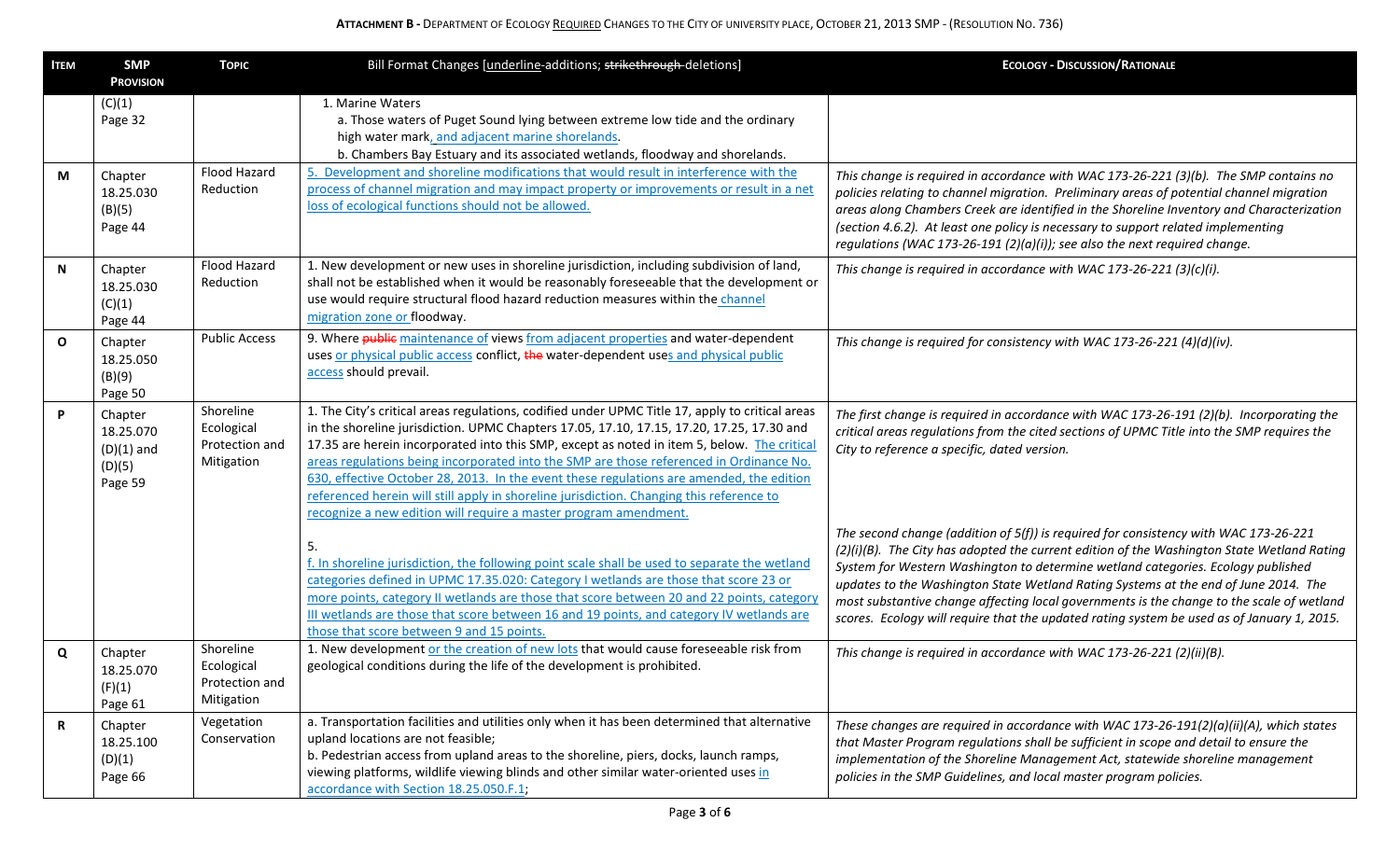| <b>ITEM</b>  | <b>SMP</b><br><b>PROVISION</b>                   | <b>TOPIC</b>           | Bill Format Changes [underline-additions; strikethrough-deletions]                                                                                                                                                                                                                                                                                                                                                                                                                                                                                                                                                                                          |                                   |                          |                          |                 |                          | <b>ECOLOGY - DISCUSSION/RATIONALE</b>                                                                                                                                                                                                                                                                                                                                                                                                                                                                                                                                                                                                                                                                                                                                                        |
|--------------|--------------------------------------------------|------------------------|-------------------------------------------------------------------------------------------------------------------------------------------------------------------------------------------------------------------------------------------------------------------------------------------------------------------------------------------------------------------------------------------------------------------------------------------------------------------------------------------------------------------------------------------------------------------------------------------------------------------------------------------------------------|-----------------------------------|--------------------------|--------------------------|-----------------|--------------------------|----------------------------------------------------------------------------------------------------------------------------------------------------------------------------------------------------------------------------------------------------------------------------------------------------------------------------------------------------------------------------------------------------------------------------------------------------------------------------------------------------------------------------------------------------------------------------------------------------------------------------------------------------------------------------------------------------------------------------------------------------------------------------------------------|
|              |                                                  |                        | c. Public access viewpoints;<br>d. Public recreation trails and shared use pathways in accordance with Section<br>18.25.050.F.1;<br>e. Educational facilities such as viewing platforms, wildlife viewing blinds and interpretive<br>sites;                                                                                                                                                                                                                                                                                                                                                                                                                 |                                   |                          |                          |                 |                          | The first two changes (to b and d) ensure consistency with the Public Access section of the<br>Master Program, outlining the circumstances under which trails and shared use pathways<br>may be located within vegetation conservation areas.                                                                                                                                                                                                                                                                                                                                                                                                                                                                                                                                                |
|              |                                                  |                        | f. Water dependent uses and E equipment necessary for conducting water-dependent<br>uses such as boat travel lifts for boat maintenance and upland storage;<br>g. Improvements that are part of an approved enhancement, restoration, or mitigation<br>plan;<br>h. Shoreline stabilization only when it is part of an approved project.<br>i. Uncovered single-family residential decks, patios, access paths and play surfaces utilizing<br>pervious materials and designs;<br>j. Benches, tables, hot tubs, fire pits, play equipment and other similar accessory<br>structures or equipment provided in conjunction with a single-family residence; and, |                                   |                          |                          |                 |                          | The third change (f) clarifies the City's intent and ensures consistency with provisions in a<br>number of locations throughout the rest of the document. For example, regulations in the<br>previous section outline that water dependent uses are not expected to provide VCAs.<br>Table 18.30B outlines that building and structure setbacks from the ordinary high water<br>mark apply to non-water dependent uses.                                                                                                                                                                                                                                                                                                                                                                      |
| $\mathsf{S}$ | Chapter<br>18.25.110<br>(E)(3)<br>Page 77        | <b>View Protection</b> | k. Removal of noxious weeds or hazardous trees.<br>3. If the proposed structure would block or significantly compromise the view of a<br>substantial number of residences in adjoining areas, the Examiner may limit the height of<br>the structure or require design revisions or relocation to prevent the loss of views.                                                                                                                                                                                                                                                                                                                                 |                                   |                          |                          |                 |                          | This change (addition) is required in accordance with WAC 173-26-191(2)(a)(ii)(A), which<br>states that Master Program regulations shall be sufficient in scope and detail to ensure the<br>implementation of the Shoreline Management Act, statewide shoreline management<br>policies in the SMP Guidelines, and local master program policies. This section of the<br>Master Program describes in detail what the visual impact assessment must include and<br>address, but never outlines how the assessment will be used, in other words what happens<br>if it is found that the view blockage is significant or exceeds the criteria in the Master<br>Program. This language is consistent with the text regarding view protection in the<br>residential section of the Master Program. |
| $\mathbf{T}$ | Chapter<br>18.30.040<br>Table 18.30.A<br>Page 82 | Uses and<br>Activities |                                                                                                                                                                                                                                                                                                                                                                                                                                                                                                                                                                                                                                                             | Day Island<br>Medium<br>Intensity | Shoreline<br>Residential | Urban<br>Conservancy     | Natural         | Marine<br>Deepwater      | Some forms of aquaculture are a water dependent use, which are a preferred use of the<br>state's shorelines when done consistent with the control of pollution and prevention of<br>damage to the environment. University Place has other existing priority uses (water                                                                                                                                                                                                                                                                                                                                                                                                                                                                                                                      |
|              |                                                  |                        | Aquaculture<br>Recovery of<br>Native<br>Populations <sup>2</sup>                                                                                                                                                                                                                                                                                                                                                                                                                                                                                                                                                                                            | P                                 | P                        | P                        | P               | P                        | dependent boating facilities and public access/recreation) established along its shorelines.<br>Furthermore, due to the presence of wastewater treatment plan outfalls, the sale for<br>human consumption of commercial shellfish is prohibited by the Department of Health in<br>approximately half of the City's shoreline areas. Therefore, it is appropriate to consider the<br>scope and location for this use as a conditional use in order to ensure future use conflicts                                                                                                                                                                                                                                                                                                             |
|              |                                                  |                        | Commercial<br>Aquaculture                                                                                                                                                                                                                                                                                                                                                                                                                                                                                                                                                                                                                                   | $\overline{C}$                    | $\underline{\mathsf{C}}$ | $\underline{\mathsf{C}}$ | $\underline{X}$ | $\underline{\mathsf{C}}$ | are minimized. The allowance is required to ensure consistency with the priorities of<br>shorelines of the state in RCW 90.58.020 and WAC 173-26-201(2)(d), for consistency with<br>WAC 173-26-241(3)(b), and for consistency with RCW 90.58.020 for shorelines of statewide<br>significance and WAC 173-26-251. See also required change U.                                                                                                                                                                                                                                                                                                                                                                                                                                                 |
| U            | Chapter<br>18.30.060<br>Page 88                  | Aquaculture            | See Exhibit B-1 (attached).                                                                                                                                                                                                                                                                                                                                                                                                                                                                                                                                                                                                                                 |                                   |                          |                          |                 |                          | See rationale for required change item T above.                                                                                                                                                                                                                                                                                                                                                                                                                                                                                                                                                                                                                                                                                                                                              |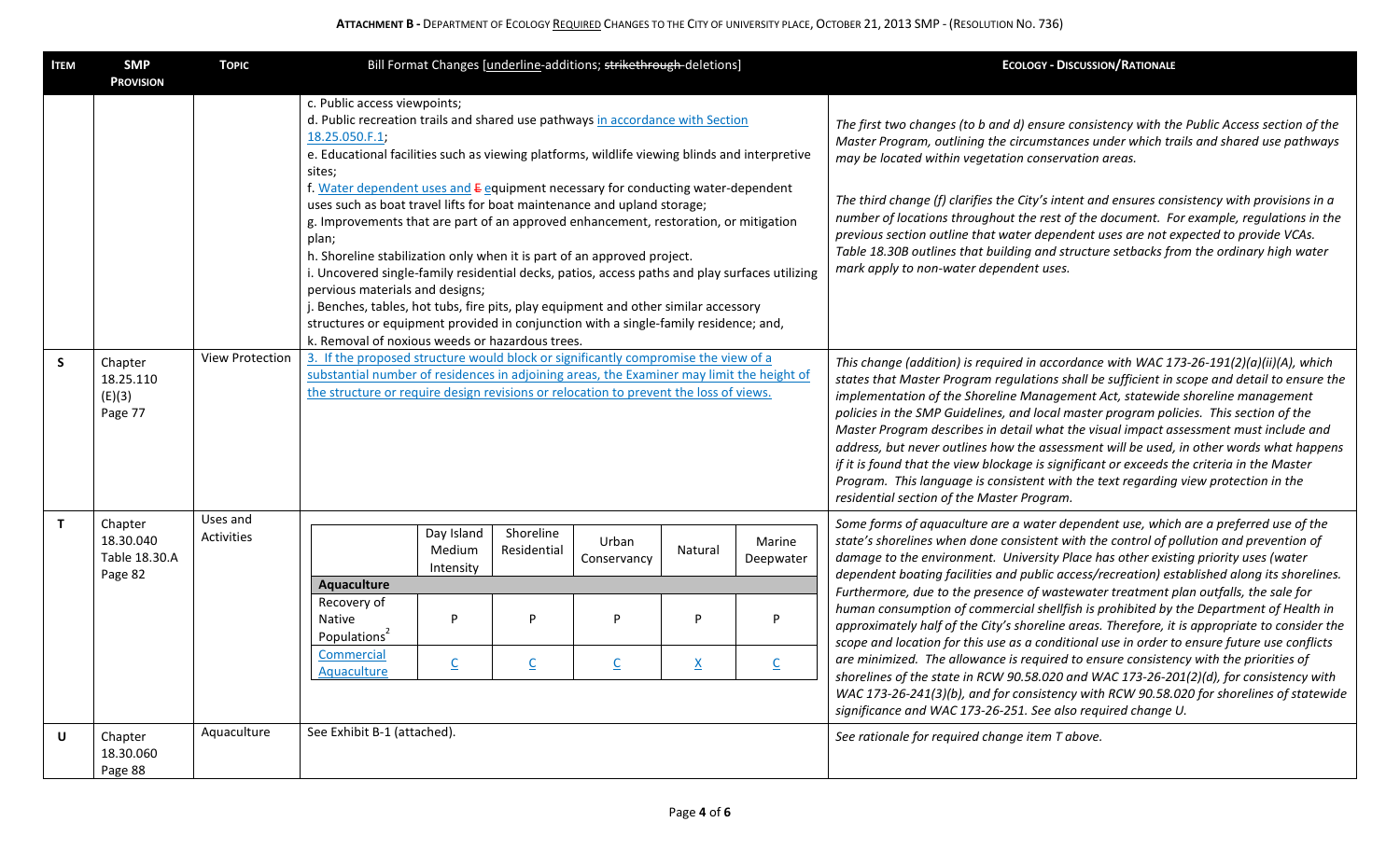| Ітем         | <b>SMP</b><br><b>PROVISION</b>                          | <b>TOPIC</b> | Bill Format Changes [underline-additions; strikethrough-deletions]                                                                                                                                                                                                                                                                                                                                                                                                                                                                                                                                                                                                                                                                                                                                                                                                                                                                                                                                                           | <b>ECOLOGY - DISCUSSION/RATIONALE</b>                                                                                                                                                                                                                                                                                                                                                                                                                                                                                                                                                                                                                                                                                                                                                                                                                                                                                                                                  |  |  |
|--------------|---------------------------------------------------------|--------------|------------------------------------------------------------------------------------------------------------------------------------------------------------------------------------------------------------------------------------------------------------------------------------------------------------------------------------------------------------------------------------------------------------------------------------------------------------------------------------------------------------------------------------------------------------------------------------------------------------------------------------------------------------------------------------------------------------------------------------------------------------------------------------------------------------------------------------------------------------------------------------------------------------------------------------------------------------------------------------------------------------------------------|------------------------------------------------------------------------------------------------------------------------------------------------------------------------------------------------------------------------------------------------------------------------------------------------------------------------------------------------------------------------------------------------------------------------------------------------------------------------------------------------------------------------------------------------------------------------------------------------------------------------------------------------------------------------------------------------------------------------------------------------------------------------------------------------------------------------------------------------------------------------------------------------------------------------------------------------------------------------|--|--|
| $\mathsf{v}$ | Chapter<br>18.30.080<br>(E)(2)<br>Page 96               | Commercial   | 2. Non-water-oriented commercial buildings or uses shall be set back a minimum of 60<br>feet from the ordinary high water mark in the Day Island Medium Intensity shoreline<br>environment. The area between these buildings or uses and the ordinary high water mark<br>shall be used for water-oriented use and development, additional public access or<br>shoreline restoration. Buildings that contain a mix of non-water-oriented uses and water-<br>oriented uses may be set back a minimum of 35 feet from the ordinary high water mark in<br>the Day Island Medium Intensity shoreline environment, or 50 feet from the ordinary high<br>water mark in the Urban Conservancy shoreline environment, provided the use of the<br>building is predominantly water-oriented.                                                                                                                                                                                                                                            | This change is required because Table 18.A.30 outlines that commercial uses are prohibited<br>in the urban conservancy designation; WAC 173-26-191(2)(a)(ii)(A).                                                                                                                                                                                                                                                                                                                                                                                                                                                                                                                                                                                                                                                                                                                                                                                                       |  |  |
| W            | Chapter<br>18.30.100 (A)<br>Page 97                     | Industrial   | A. Applicability. The provisions in this section apply to all industrial uses and development<br>types allowed within the Day Island Medium Intensity shoreline environment in<br>accordance with the Use Table in UPMC 19.25.110 18.30.A. Industrial use provisions apply<br>to activities involving the production, processing, storage, movement, servicing, or repair<br>of goods and materials.                                                                                                                                                                                                                                                                                                                                                                                                                                                                                                                                                                                                                         | This change is required in accordance with WAC 173-26-191(2)(a)(ii)(A), which states that<br>Master Program regulations shall be sufficient in scope and detail to ensure the<br>implementation of the Shoreline Management Act, statewide shoreline management<br>policies in the SMP Guidelines, and local master program policies. Industrial uses and<br>development allowed in the Day Island Medium Intensity shoreline environment<br>designation are outlined in the Master Program in Table 18.30.A which may not include all<br>of the same uses allowed by the underlying zoning (UPMC 19.25.110).                                                                                                                                                                                                                                                                                                                                                          |  |  |
| X            | Chapter<br>18.30.120<br>(D)(10)<br>Page 102             | Recreation   | 10. Commercial recreational development shall be consistent with the provisions for<br>commercial development in Section 18.30.080.                                                                                                                                                                                                                                                                                                                                                                                                                                                                                                                                                                                                                                                                                                                                                                                                                                                                                          | This change is required in accordance with WAC 173-26-241 (3)(i). There is a policy in this<br>section relating to commercial recreational development but no implementing regulation.                                                                                                                                                                                                                                                                                                                                                                                                                                                                                                                                                                                                                                                                                                                                                                                 |  |  |
| Y            | Chapter<br>18.30.130 (A)<br>Page 104                    | Residential  | A. Applicability. Residential development means one or more buildings, structures, lots,<br>parcels, or portions thereof, which are designed for and used or intended to be used to<br>provide a place of abode for human beings. This includes the creation of new residential<br>lots through land division and single family, two-family and multi-family residences<br>together with accessory uses and structures normally applicable to residential uses located<br>landward of the ordinary high water mark including, but not limited to <sub>7</sub> a swimming pools,<br>garages, a sheds, fences, decks, driveways, utilities, a hot tubs, a saunas, and grading that<br>does not exceed two hundred and fifty (250) cubic yards and does not involve placement<br>of fill in any wetland or waterward of the ordinary high water mark (WAC 173-27-<br>040(2)(g)). Single-family and multi-family development is limited to those underlying<br>zones that allow it and also subject to the requirements therein. | The change from plural to singular reference to these appurtenances is required to<br>recognize that an exempt appurtenance is intended to be something that "is necessarily<br>connected to the use and enjoyment of a single-family residence ". Because the changes<br>refer to items that are not considered necessary for use and enjoyment of a single family<br>home, there is no reason for them to be and in fact it is inappropriate for them to be plural.<br>The second change (addition of "also") is required to clarify that residential development is<br>not subject only to provisions of the underlying zoning.<br>These changes are required in accordance with WAC 173-26-191 (2)(a)(ii)(A), which<br>requires Master Program regulations be sufficient in scope and detail to ensure the<br>implementation of the Shoreline Management Act, statewide shoreline management<br>policies in the SMP Guidelines, and local master program policies. |  |  |
| z            | Chapter<br>18.30.130<br>(C)(6)<br>Page 105              | Residential  | 6. New over-water residential development, including floating homes, shall be prohibited.                                                                                                                                                                                                                                                                                                                                                                                                                                                                                                                                                                                                                                                                                                                                                                                                                                                                                                                                    | This change is required in accordance with WAC 173-26-241 (3)(j). See also required<br>change E.                                                                                                                                                                                                                                                                                                                                                                                                                                                                                                                                                                                                                                                                                                                                                                                                                                                                       |  |  |
| <b>AA</b>    | Chapter<br>18.35.040<br>$(C)(1)(d)$ & $(e)$<br>Page 118 | Fill         | d. Construction of protective berms or other structures to prevent the inundation of water<br>resulting from sea level rise when consistent with the flood hazard reduction provisions in<br>Section 18.25.030;<br>e. Public access and water-oriented dependent recreational uses;                                                                                                                                                                                                                                                                                                                                                                                                                                                                                                                                                                                                                                                                                                                                          | These changes are required in accordance with WAC 173-26-191(2)(a)(ii)(A), which states<br>that Master Program regulations shall be sufficient in scope and detail to ensure the<br>implementation of the Shoreline Management Act, statewide shoreline management<br>policies in the SMP Guidelines, and local master program policies.                                                                                                                                                                                                                                                                                                                                                                                                                                                                                                                                                                                                                               |  |  |